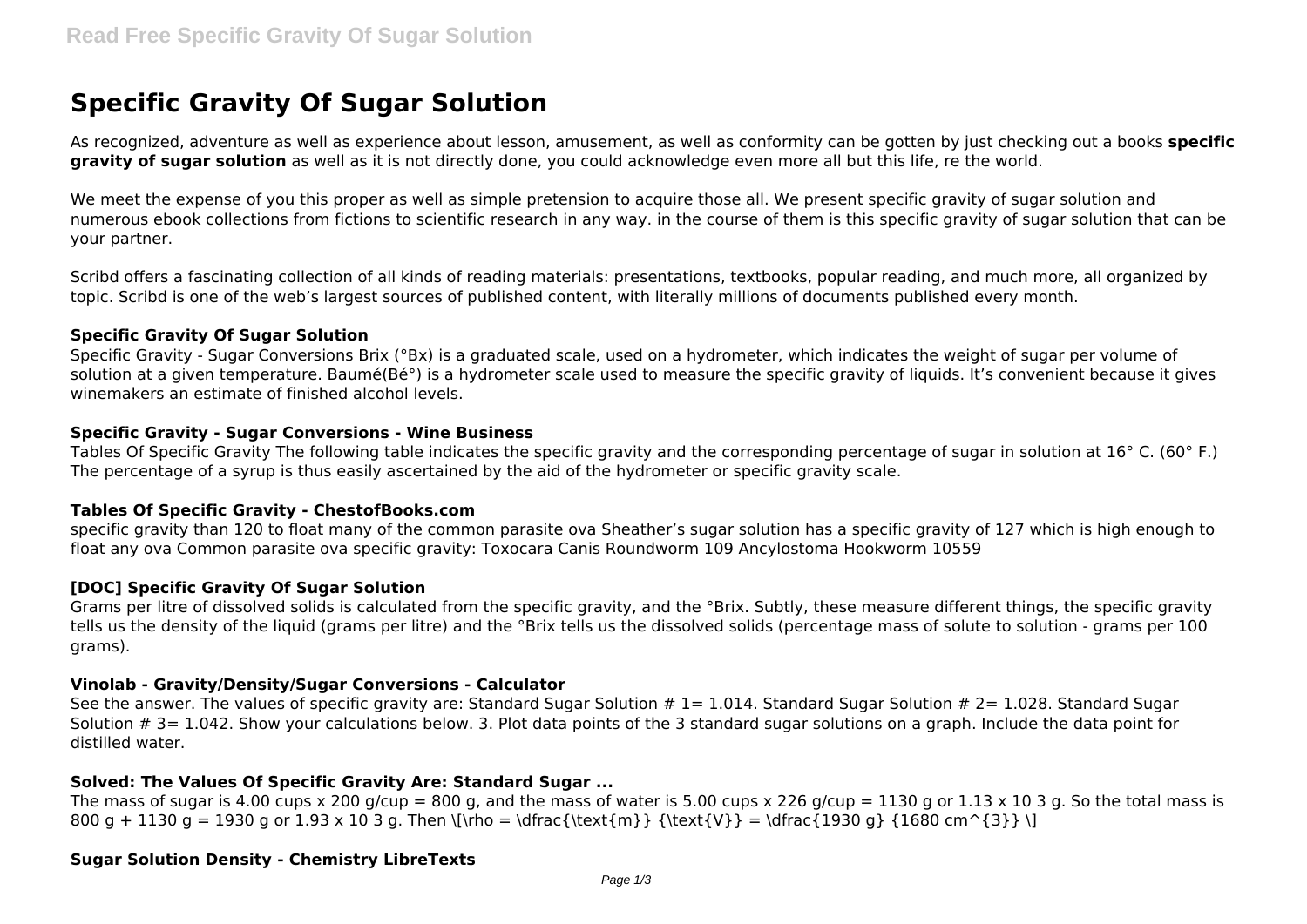A rule of thumb used in brewing is that 1% (w/v) increases 0.004 g/mL above the density of water ( $\sim$ 1 g/ml), i.e., 12% (w/v) sucrose would be around 1.048 g/mL. This works fine for low concentrations. – Felipe S. S. Schneider May 21 '18 at 17:38.

# **physical chemistry - Equation to find specific gravity (or ...**

Sugar has about 45 ppg. That's gravity points per pound per gallon. So, one lb. of sugar in one gal. of water will give you a specific gravity of about 1.045. That is the known scale. 2 lb. in 1 gal. gives you 1.090, etc.

## **Sugar in water effect on specific gravity? - Homebrewing ...**

Subtract the mass of the empty cylinder from the mass of the cylinder with the sugar water to calculate the mass of the sugar water. In the example, you would subtract 100 from 153 to get 53 grams. Divide the mass of the sugar water by its volume to determine its density.

### **How to Calculate Density of Sugar Water | Sciencing**

Be aware of the concentration units in the figures: wt%: Mass of solute/total mass of solution\*100% mol/kg: Molality = moles of solute/kg of water mol/liter: Molarity = moles of solute/liter of solution Values are tabulated below the figures. See also density of aqueous solutions of organic acids, inorganic chlorides, inorganic sodium salts, inorganic potassium salts and some other inorganic ...

## **Density of aqueous solutions of organic substances as ...**

Best thing is you can apply this method to any new sugar or sugar solution you may want to determine the SG and PPG for (agave nectare, fruit extracts, maple syrups, etc…) Specific gravity is a measure of points per pound per gallon.

# **Specific Gravity Of Honey Water Solution | Brew Dudes**

You can do online calculations of sugar solution density by entering the data required below. Select the parameter to be used as the graph's x-axis by clicking the appropriate radio button. Sugar Solution Temperature [°C] Brix [%] Purity [%]

## **Sugar - Density of Sugar Products**

To increase the specific gravity of wort: Add corn sugar/invert sugar/ to increase the gravity. To calculate the amount needed, take an initial gravity reading, then subtract that from the specific gravity you wish to begin with. The difference will determine approximately how much sugar to add (use table below).

### **How to Adjust Specific Gravity - Hops**

So a specific gravity of 1.048 has 48 gravity points. 48 divided by 4 is 12 degrees Plato, Balling or Brix. This conversion method is accurate up to a specific gravity of 1.070 at which point the approximation begins to deviate from the actual conversion. Winemakers, as well as the sugar and juice industry, typically use degrees Brix. British ...

#### **Beer measurement - Wikipedia**

A sucrose solution with an apparent specific gravity (20°/20 °C) of 1.040 would be 9.99325 °Bx or 9.99359 °P while the representative sugar body, the International Commission for Uniform Methods of Sugar Analysis (ICUMSA), which favours the use of mass fraction, would report the solution strength as 9.99249%.

#### **Brix - Wikipedia**